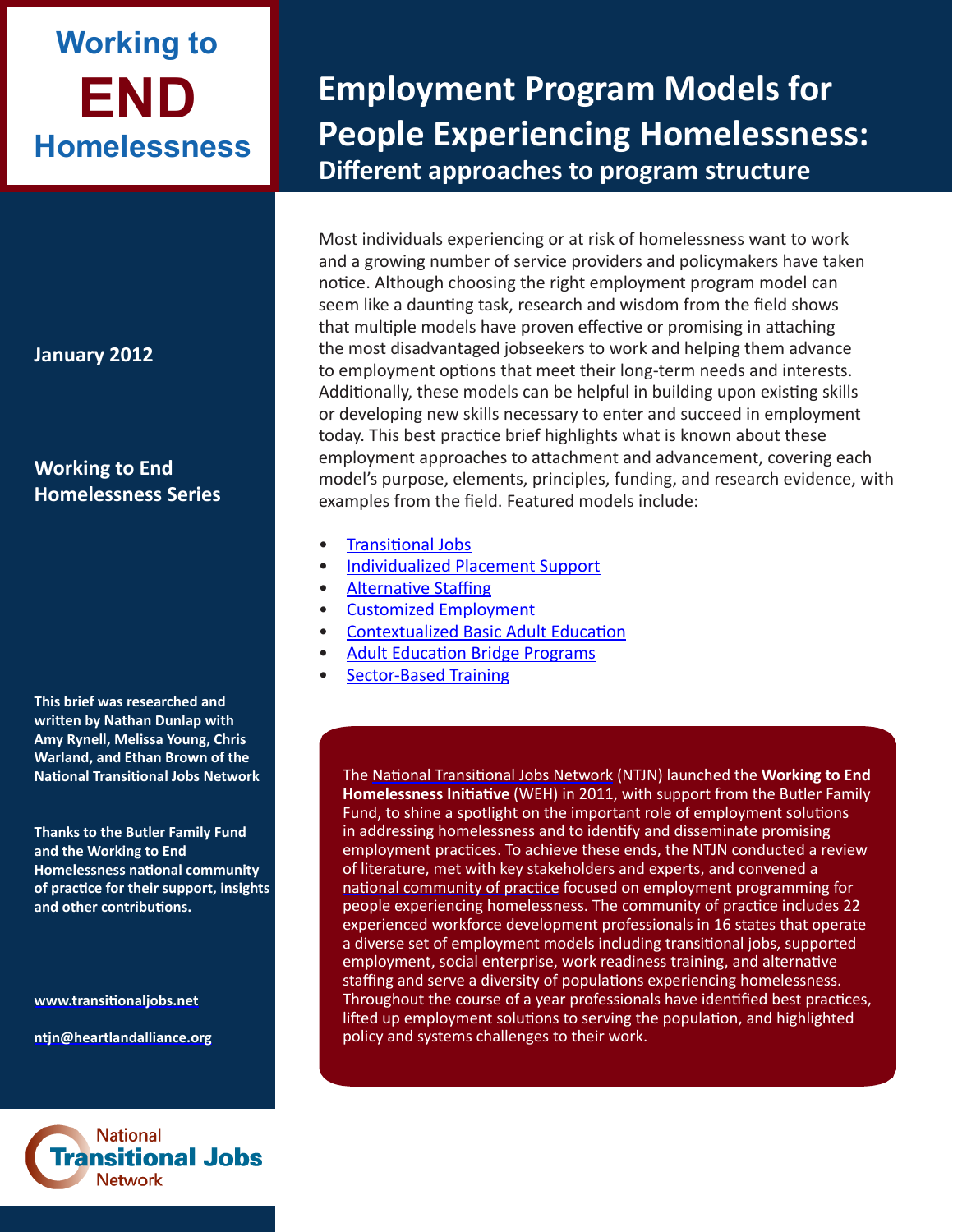## <span id="page-1-0"></span>**"Attachment to Work" Approaches to Addressing Homelessness**

Because people experiencing homelessness form a *[diverse group](http://www.heartlandalliance.org/ntjn/ntjn-weh-populations-1-24-2012.pdf)*, a variety of evidence-based and promising approaches have emerged to assist transitions into employment for different subpopulations,including Transitional Jobs (TJ), Individualized Placement Support (IPS), Alternative Staffing, and Customized Employment (CE). Transitional Jobs takes a stepping-stone approach utilizing time-limited wage-paid employment to build experience. Individualized Placement Support engages participants in rapid entry to employment in the competitive labor market integrated with supportive services and one-on-one job coaching for an indefinite period. Customized Employment and Alternative Staffing negotiate the description or duration of a job to meet both jobseeker and employer needs. The following outlines these approaches that are at the forefront of supporting attachment to work for individuals at risk of or experiencing homelessness.

## **Transitional Jobs**

The Transitional Jobs (TJ) model is designed to overcome employment obstacles by using timelimited, wage-paying jobs that combine real work, skill development, and supportive services in order to transition participants successfully into the labor market. TJ provides stability and a stepping stone to unsubsidized employment for people facing barriers to employment including those at risk of or experiencing homelessness, people residing in public housing, individuals leaving incarceration, and families participating in

## **Further Resources**

- [Transitional Jobs Design Elements](http://www.scribd.com/doc/59499221/Transitional-Jobs-Program-Design-Elements)
- [National Transitional Jobs Network](http://www.heartlandalliance.org/ntjn)
- [Funding Transitional Jobs Programs](http://www.scribd.com/doc/59497141/Funding-Transitional-Jobs-Programs-Identifying-Sources-and-Developing-Proposals)
- [Ensuring the TJ is a Developmental](http://www.scribd.com/doc/61239699/Ensuring-that-the-Transitional-Job-is-a-Developmental-Experience)  **[Experience](http://www.scribd.com/doc/61239699/Ensuring-that-the-Transitional-Job-is-a-Developmental-Experience)**

public benefit systems such as Temporary Assistance for Needy Families (TANF).<sup>1</sup> Core program elements of the Transitional Jobs model include the following:<sup>2</sup>

- orientation & assessment to identify participant strengths and barriers,
- job readiness and life skills classes to support successful workplace behaviors,
- employment-focused case management to coordinate services and manage barriers,
- a Transitional Job a real, wage-paying work experience to learn and practice workreadiness lessons,
- unsubsidized job placement & retention services to help participants enter and stay in employment, and
- linkages to education and training to build basic skills and support career advancement in quality jobs.

The TJ experience may be structured in a number of ways including scattered employment sites, work crews, and in-house placements which are commonly provided at a social enterprise business. Transitional Jobs placements may be with for-profit, non-profit or public employers. Real work experience is combined with orientation and assessment, job readiness and life skills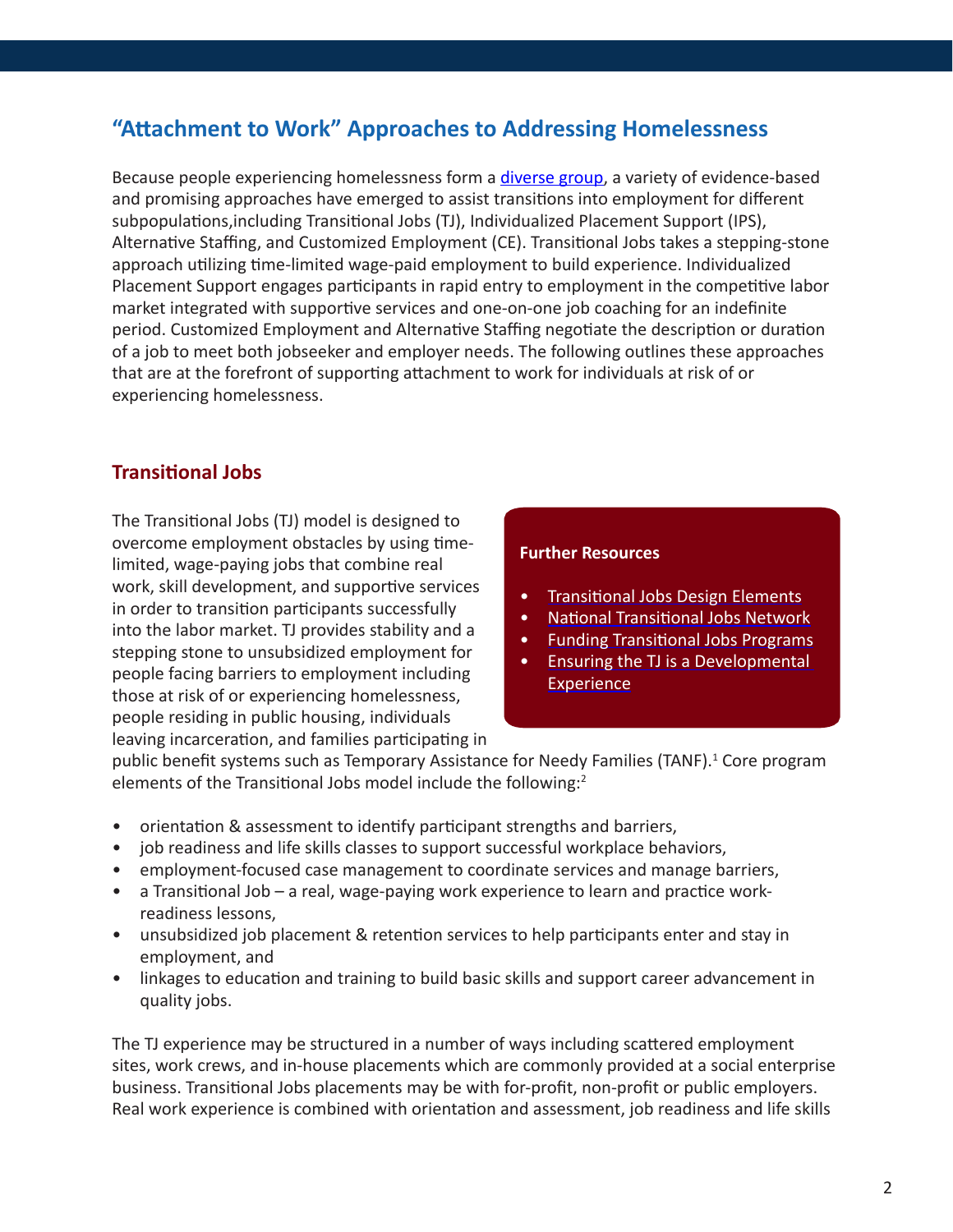classes, case management, job placement and retention services, wrap-around supports, and linkages to education and training.<sup>3</sup> The Transitional Jobs model holds that the best way to learn hard and soft skills valued by employers is through real work experience. Lessons from evaluations of Transitional Jobs programs suggest that programs must implement the TJ as a developmental learning experience. When the TJ model is implemented developmentally, participants may learn the daily patterns, tasks, and relationships of a real job, and have an opportunity to learn and practice successful workplace behaviors. Participants earn income, acquire a work history and reference, and gain access to benefits such as Unemployment Insurance, Social Security, and the Earned Income Tax Credit (EITC).<sup>4</sup>

**Keys to a Developmental TJ Experience –**  How is a Transitional Job different/more than temporary subsidized employment? Transitional Jobs are designed to ensure that the workplace is a learning environment in which participants acquire successful workreadiness skills by practicing them in a real job—learning to work by working.

- Provide transitional employment that represents real work experience
- Foster strong communication and feedback on progress and work-readiness
- Be flexible and allow for mistakes
- Provide opportunities for peer and social support

The Transitional Jobs model has many demonstrable benefits for hard-to-employ individuals and has demonstrated positive results in a number of random assignment studies, a longitudinal study, and multi-method evaluations.<sup>5</sup> Notably, research shows that even during very weak labor markets TJ keeps individuals employed, and contributes to lowering recidivism, reducing public benefits receipt, and improving the lives of children.<sup>6</sup>

Based on some findings showing the employment effects fading over time the model has evolved to include more robust job placement and retention activities, to make the TJ experience more developmental, and new innovations are being tested including linkages to job training; stepped TJ that can include graduated responsibility, movement from in-house to scattered-site placements, and transitions from fully-subsidized to partially-subsidized wages; monetary incentives like income supports and retention bonuses; and enhanced peer support and mentoring.

No single source of funding exists to support the implementation of Transitional Jobs programs. Most TJ providers cobble together a myriad of local, state, and federal funds to support different parts of the program. Transitional Jobs providers may utilize funding through the Second Chance Act to serve individuals exiting incarceration, the Workforce Investment Act for serving youth and adults, Temporary Assistance for Needy Families, the Community Development Block Grant, Supplemental Nutrition Assistance Program (formerly food stamps) Employment &Training funds, and many other blends of public and private funding.<sup>7</sup> Some of these sources of funding support the payment of wages while others do not. TJ programs that operate social enterprises typically leverage the earned income from the sale of products or services to pay for all or partof participant wages.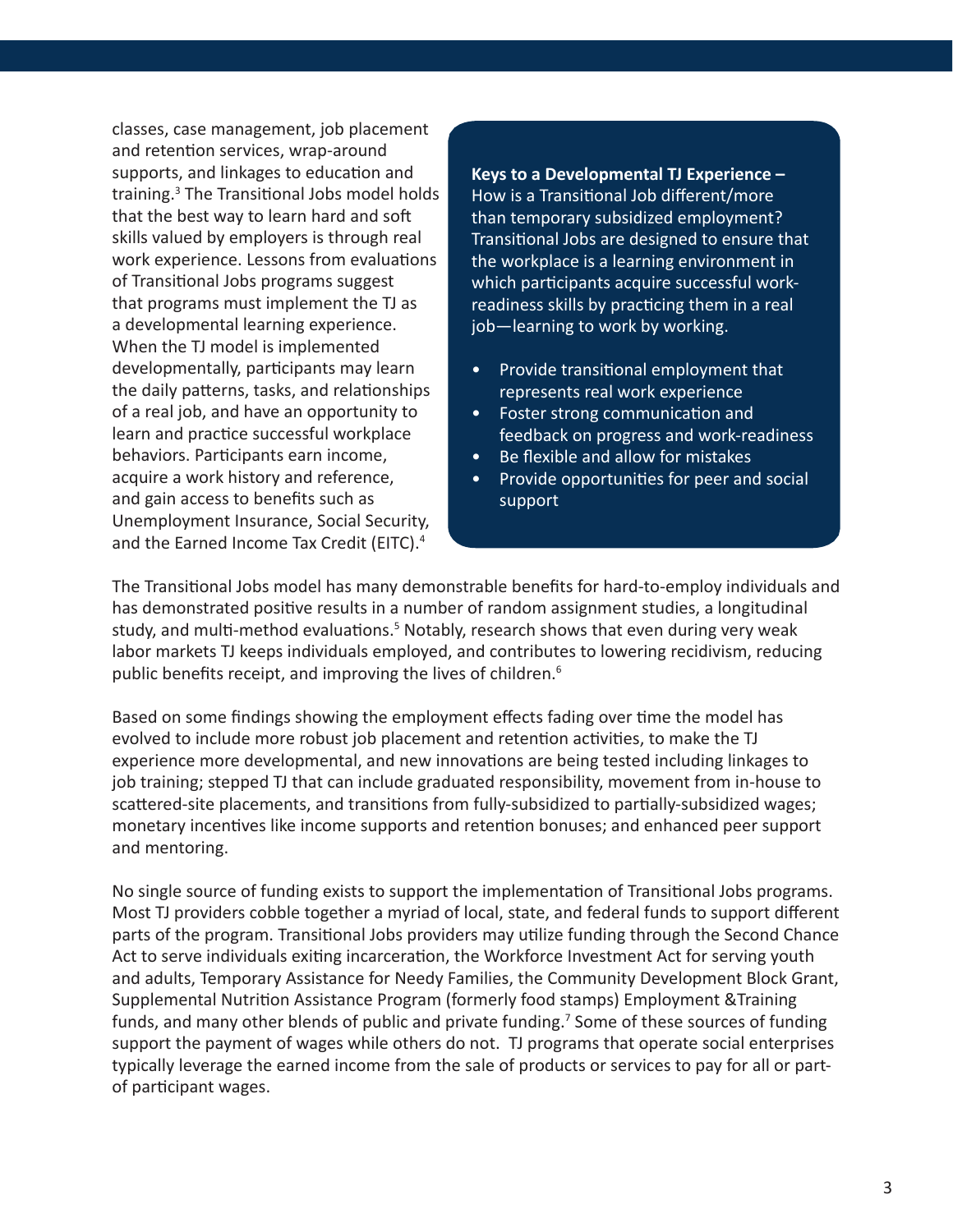#### <span id="page-3-0"></span>**Program Example – The Doe Fund's Ready, Willing & Able Program**

Ready, Willing & Able offers 6 to 12 months of paid transitional work experience in positions such as street cleaning, security, and culinary arts to transitional housing residents at their Brooklyn, Manhattan, and Philadelphia locations, as well as parolees on a non-residential basis. All participants begin the program by deploying as the "men in blue," cleaning streets and parks, and removing graffiti while undertaking job readiness and adult education courses. They gain regular feedback and support from their case managers and supervisors (who are themselves graduates), learn soft skills from real work experience, and typically transition to sector-based training and skilled work in fields like energy efficient building maintenance, pest control, and commercial driving. Ready, Willing & Able participants work a minimum of 30 hours a week and earn \$7.40 to \$8.15 an hour with access to a range of employment and supportive service options. On average, graduates earn \$10.31 an hour and are 60 percent less likely to be convicted of a felony within three years than non-participants as of 2010. The Doe Fund is funded in part by the U.S. Department of Labor, the U.S. Department of Veterans Affairs, New York State's Department of Correctional Services, New York City's Departments of Probation, Homeless Services, and Housing Preservation, private donations, and social enterprise revenues.

Click **[here](http://www.doe.org/programs/?programID=1)** to learn more about Ready, Willing & Able.

## **Supported Employment**

Individualized Placement Support (IPS) is the standard evidence-based model of supported employment for helping individuals with a mental illness find and keep a regular paid job in the competitive labor market with at least a minimum wage. $8$  IPS holds that the best way to support self-sufficiency for people with a mental illness is to support rapid entry to the competitive labor market integrated with support services as soon as the participant feels ready.

#### **Further Resources**

- [SAMHSA Supported Employment Toolkit](http://store.samhsa.gov/shin/content/SMA08-4365/TheEvidence-SE.pdf)
- [IPS Fidelity Scale](http://www.dartmouth.edu/~ips/page19/page21/files/se-fidelity-scale002c-2008.pdf)
- [Implementing Supported Employment as](http://homeless.samhsa.gov/ResourceFiles/xlmmq4lq.pdf)  [an Evidence-Based Practice](http://homeless.samhsa.gov/ResourceFiles/xlmmq4lq.pdf)
- [Ending Chronic Homelessness through](http://www.csh.org/wp-content/uploads/2011/12/Report_CHETA_ProgamPolicy_Handbook.pdf)  [Employment and Housing](http://www.csh.org/wp-content/uploads/2011/12/Report_CHETA_ProgamPolicy_Handbook.pdf)

Primarily funded by Medicaid and other blends of public and private funds, the IPS model has been tested through three quasi-experimental studies, six randomized controlled trials, and numerous other studies, evidencing strong placement, retention, and cost-effectiveness.<sup>9</sup> The research isolates what works about IPS and is best characterized through seven principles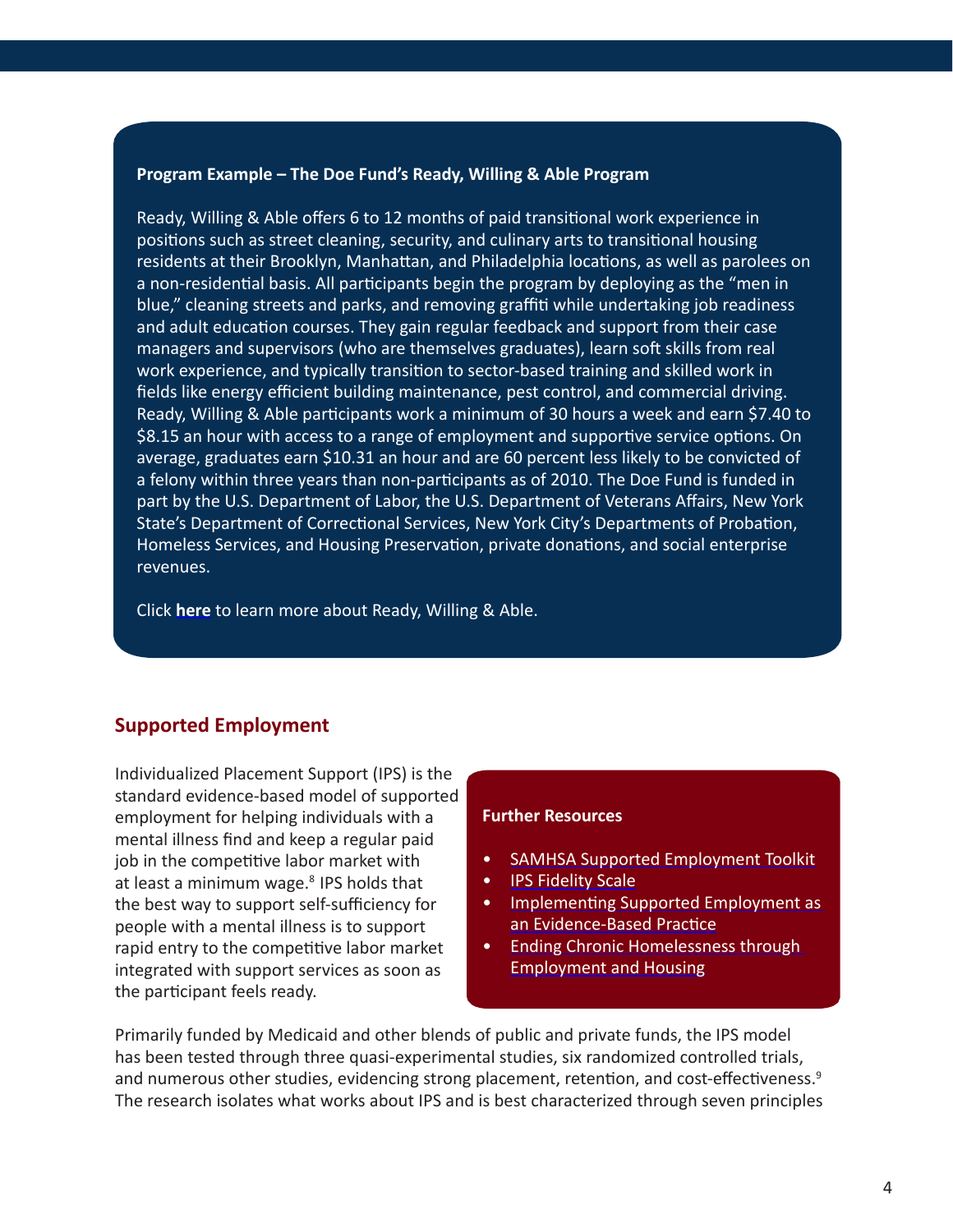that providers adhere to through a fidelity scale.<sup>10</sup> The model also yields strong evidence for effectiveness in serving individuals with substance use issues experiencing homelessness.<sup>11</sup>

**Principles of Individualized Placement Support** – The principles of IPS are founded in a synthesis of supported employment evaluation studies and isolate the core components found essential to successful employment outcomes.

- Commitment to regular employment in the competitive labor market
- Eligibility based on consumer choice rather than assessment
- Rapid job search rather than work-readiness training
- Placements individualized to participant preference and strengths
- Indefinite and individualized follow-along supports
- Integration with mental health and other supportive services
- Benefits counseling to secure income and overcome disincentives

Research in supported employment finds that there is not a significant difference in employment outcomes for individuals with different levels and types of mental health issues and those participants tend to achieve their position of choice.<sup>12</sup> As such, IPS providers keep an open door to rapidly serving individuals in need when participants consider themselves ready. Once the participant is interested in employment, providers engage in the following:<sup>13</sup>

- work one-on-one with the participant to assess interests, barriers, and strengths,
- develop an individualized employment plan,
- offer counseling with regard to public benefits, since the potential loss of benefits upon getting a job can sometimes serve as a disincentive to seeking employment,
- support the participant's rapid job search and placement in paid community-based positions they desire,
- offer ongoing vocational supports such as one-on-one job coaching and on-the-job training and credentialing,
- integrate employment assistance with mental health treatment and other supportive services to better help the individual work through employment barriers, and
- continually reassess the client and provide additional support or re-placement as new barriers emerge.

For individuals experiencing chronic homelessness, lessons from the U.S. DOL-HUD Initiative to End Chronic Homelessness through Employment and Housing suggest that employment should become a top priority after the participant has satisfied basic needs such as housing and has expressed interest in employment. Once individuals are stably housed, practitioners may engage housing residents to receive employment and other services, fostering bridges to selfsufficiency, and facilitating an arena for mental health practitioners and other service providers to help individuals work through personal barriers on the job.<sup>14</sup>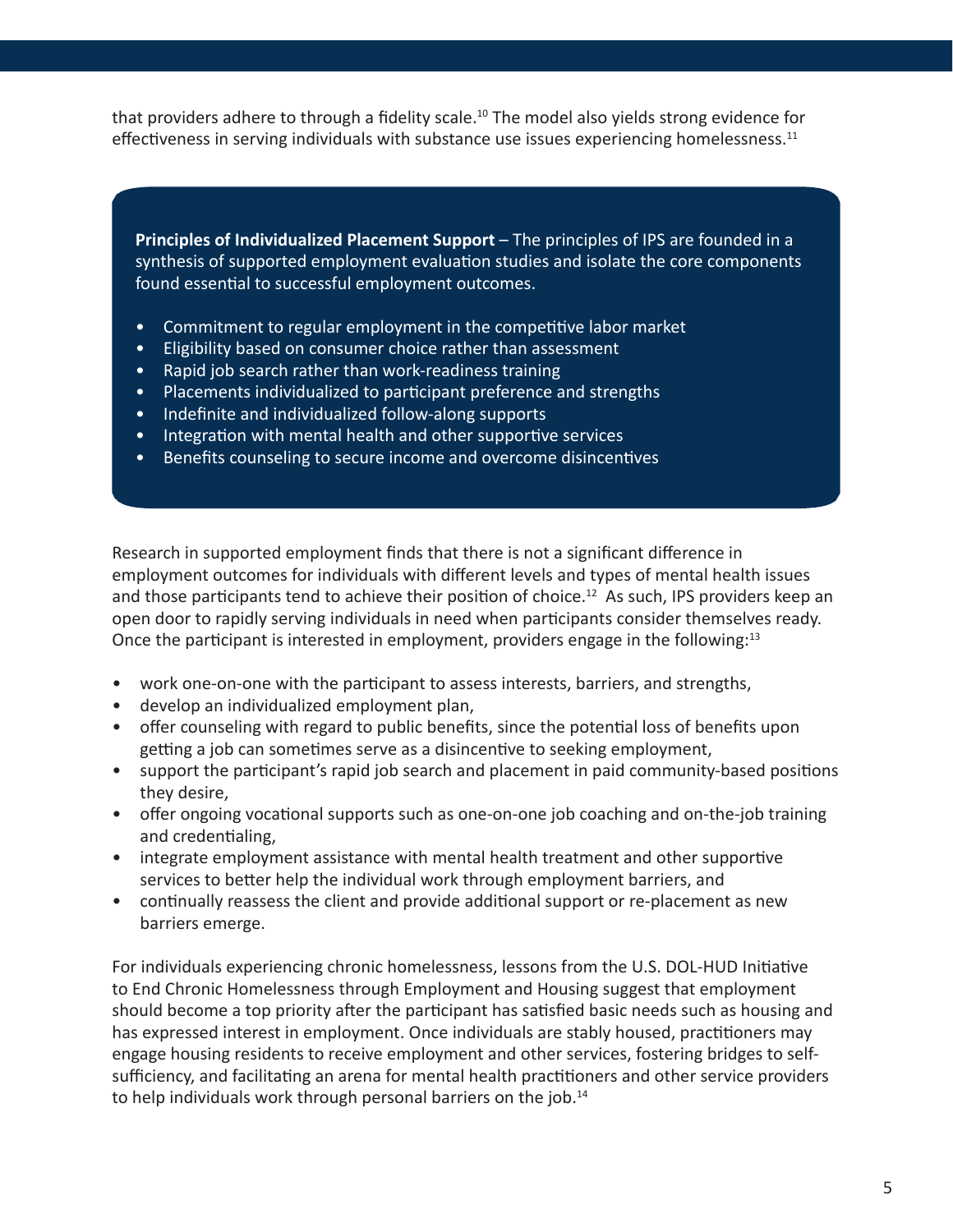#### <span id="page-5-0"></span>**Program Example – Employment Access Center at Central City Concern**

At Central City Concern's Employment Access Center (EAC) in Portland, Oregon, practitioners provide IPS supported employment services to individuals experiencing homelessness with primary addiction disorders and felony convictions to help them permanently transition out of homelessness and rapidly enter employment in sectors such as construction, business and professional services, hospitality and tourism, and retail. Participants benefit from the confidence and empowerment that comes from real work and from personalized support through an integrated service team of supportive housing case managers, addiction treatment counselors, and employment specialists with a 1:25 caseload ratio. Of the 319 clients served by the supported employment programs in 2010, 71 percent of the 227 participants were placed in at least one job, 53 percent of participants were employed full-time, and 77 percent of participants who found a job were still employed three quarters later. The average hourly wage was \$9.96, although one program achieved an average wage of \$13.46 and nationally placed in the top 9th percentile for IPS fidelity. Central City Concern's Employment Access Center is funded in part by the Community Development Block Grant, the City of Portland, and private donations.

Click **[here](http://www.centralcityconcern.org)** to learn more about Central City Concern.

## **Alternative Staffing**

Alternative Staffing Organizations (ASOs) broker temporary entry-level job placements for individuals with diverse barriers to employment including individuals at risk of or experiencing homelessness, individuals with criminal backgrounds, and individuals with a disabling condition. Unlike conventional staffing firms, ASOs hold a dual client perspective. ASOs aim to develop a quality ready-to-work labor force for

#### **Further Resources**

- [Introduction to Alternative Staffing](http://www.altstaffing.org/IntroGuide_7-7-08.pdf)
- [Alternative Staffing Alliance](http://www.altstaffing.org/)
- [Brokering Up](http://scholarworks.umb.edu/cgi/viewcontent.cgi?article=1007&context=csp_pubs&sei-redir=1&referer=http%3A%2F%2Fwww.google.com%2Fsearch%3Fq%3Dbrokering%2Bup%2Bppv%26rls%3Dcom.microsoft%3A%2A%26ie%3DUTF-8%26oe%3DUTF-8%26startIndex%3D%26startPage%3D1%26safe%253)

employers while helping jobseekers learn workplace skills, build experience and confidence, earn an employment record, and leverage temporary placements to permanent jobs.<sup>15</sup>

ASOs support participants through work-readiness training, case management, and the provision of supportive services including transportation, job coaching, and assistance transitioning from temporary to permanent positions. On the employer side, ASOs field the costs of screening, hiring, payroll processing, and layoffs on a competitive fee-for-service basis.Research shows that employers served by both conventional and alternative staffing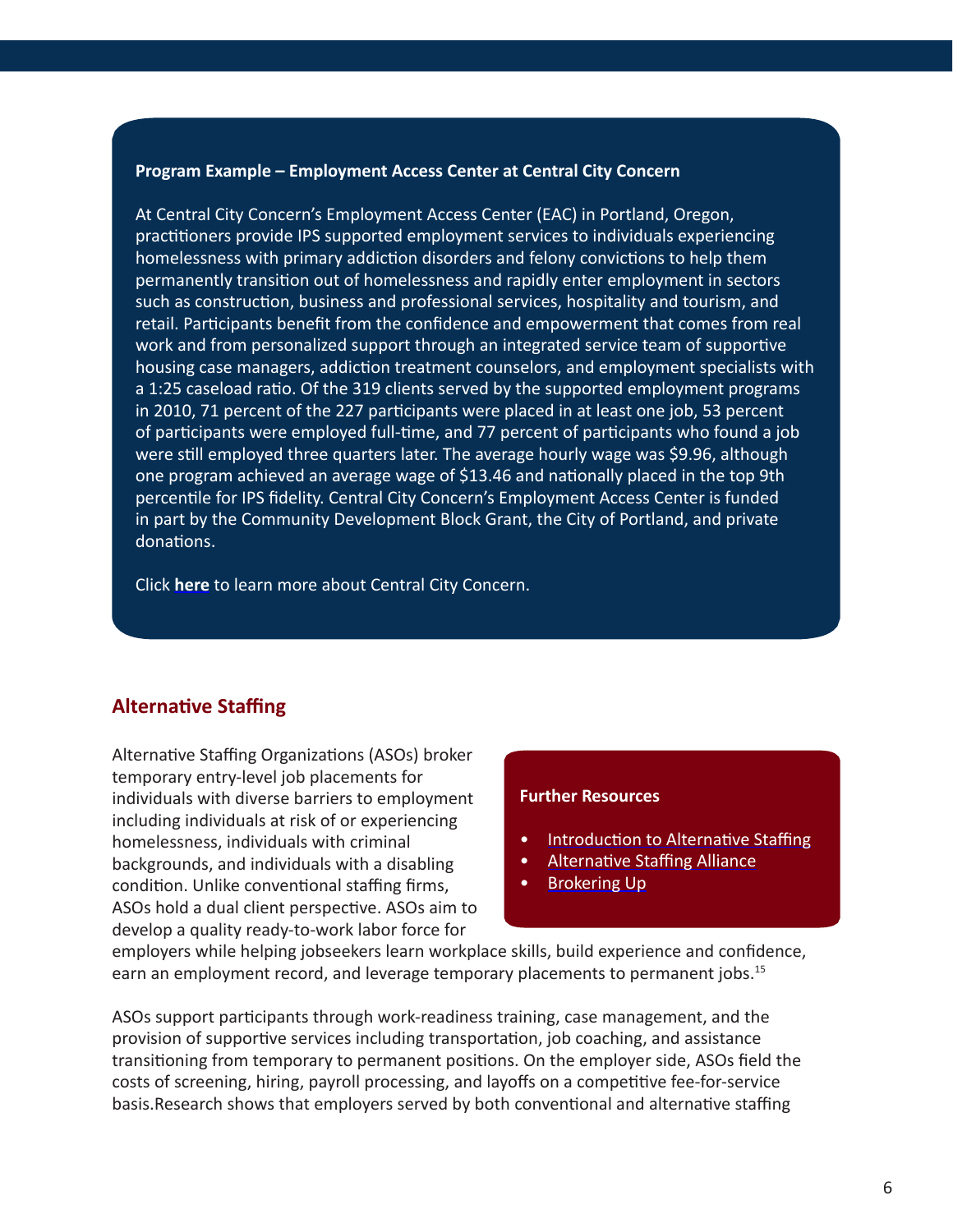organizations prefer the supervision and employee support that ASOs offer to regular approaches.<sup>16</sup> Based on lessons from the field, experts find that successful ASOs:<sup>17</sup>

- are led by versatile, highly-motivated managers,
- are backed by strong, committed organizational sponsors that bring local business and funding opportunities,
- deliver a wide range of pre- and post-placement jobseeker support services, and
- are flexible in responding to market changes and opportunities.

This supportive and competitive approach allows a majority of ASOs to achieve significant financial self-sustainability through strong parent-organization contacts and competitive fee revenue. For example, one survey of the field found that ASOs tend to cover at least 75 percent of operating costs through fee revenues, with the remainder gained through public and private grants, often facilitated by the parent organization.18

Likewise, ASOs' standard business practices and exposure to competitive market forces show promise in reacting more flexibly to labor market shifts and making a competitive business case for permanent hiring through no charge "temp-to-hire" transitions, One Alternative Staffing demonstration shows that across four ASOs, about 16 to 41 percent of temporary workers transitioned to permanent positions with the same employer. Furthermore, 76 percent of the participants said that they valued the flexibility of temporary work, some of whom were coenrolled in a training program. This suggests that Alternative Staffing may also serve as a bridge between entry-level work and career advancement opportunities.<sup>19</sup>

#### **Program Example – Chrysalis Staffing at Chrysalis Enterprises**

Chrysalis Staffing at Chrysalis Enterprises is an alternative staffing agency in Los Angeles, California. Chrysalis helps individuals experiencing or at risk of homelessness remove barriers to employment and gain the tools and support needed to find and retain employment through readiness training, job planning, and a temporary staffing position (or position in a social enterprise). Participants are encouraged to participate in all comprehensive supports as they search for work including mentoring, job planning, job-readiness and life-skill classes, communication services, work tools, and retention support groups. Participants then enter temporary staffing positions in property maintenance, light industrial, hospitality, warehousing, construction, janitorial and special event jobs. Through these placements, participants acquire real-world skills, increased self-confidence, a recent work history, references, and the soft skills needed to secure permanent employment. In 2010, Chrysalis Enterprises contributed to \$2.5 million in wages earned in over 218,000 hours of employment for 450 participants. Chrysalis Enterprises is funded in part by social enterprise and fee-for-service revenues, private donations, and government grants.

Click **[here](http://www.changelives.org/)** to learn more about Chrysalis Enterprises.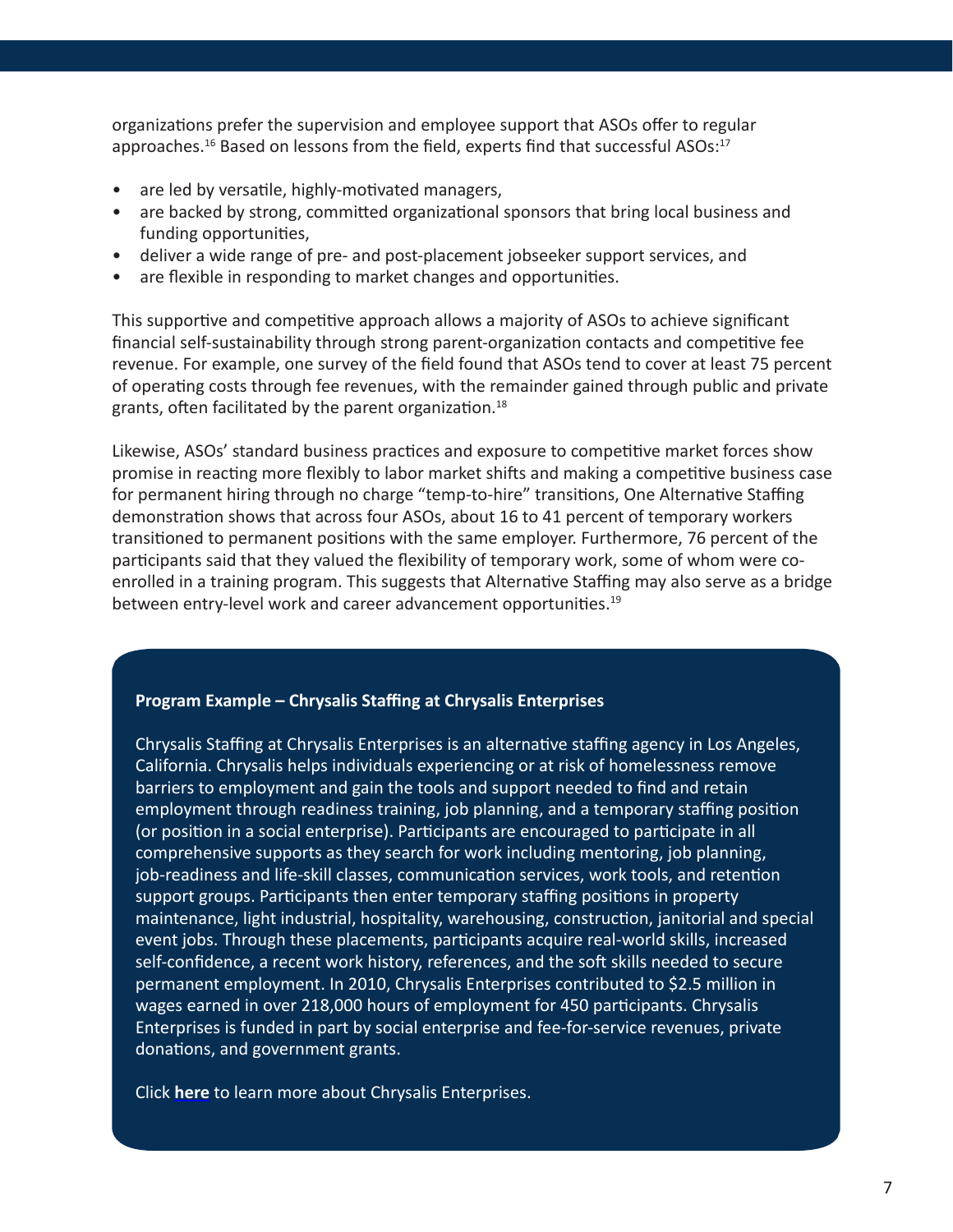## <span id="page-7-0"></span>**Customized Employment**

Customized Employment (CE) is a person-centered process for opening employment opportunities by tailoring job positions to the participant's strengths and abilities that meet an employer's needs.<sup>20</sup> No single employment strategy works for all jobseekers and individuals with disabling conditions, older adults, and individuals leaving incarceration may benefit from customized options

### **Further Resources**

- [Housing and Urban Development](http://www.hudhre.info/documents/AudioLecture7_Script.pdf)  [Customization Lecture](http://www.hudhre.info/documents/AudioLecture7_Script.pdf)
- [Linking Customized Employment with](http://documents.csh.org/documents/ke/toolkit-ending-homelessness/cep.pdf)
- [Supportive Housing](http://documents.csh.org/documents/ke/toolkit-ending-homelessness/cep.pdf)
- [Self Employment and Social Enterprise Planning](http://bbi.syr.edu/nvtac/publications/briefing_papers/work_priority_self_employment.htm)

and entrepreneurial opportunities to meet their needs and preferences. With this in mind, CE programs adhere to the following principles:<sup>21</sup>

- help jobseekers and the employer negotiate employment
- customize the job placement to meet both participant and employer needs
- offer person-centered services
- help participants take the lead in placements and customization options
- foster exploration and discovery of employment options
- provide a range of supportive services such as benefits counseling
- seek customized opportunities with potential for advancement

The resulting job is a match between employer needs and the jobseeker's assessed strengths, challenges, interests, and goals. CE can open employment opportunities through a number of practices including job-carving, job-sharing, job negotiation, and Self Employment:<sup>22</sup>

- *• Job-carving* redefines a job position, limiting tasks to those which meet the assessed strengths and interests of the participant while meeting the needs of the employer.
- *• Job-sharing* divides the tasks of a full job position among multiple participants according to their complementary strengths and interests, thus meeting the full demands of the employer.
- *• Job negotiation* restructures a full position to meet the individual needs of the participant while still meeting employer demand.
- *• Self Employment* is a CE strategy that empowers participants to develop a microenterprise within or outside of a larger business.<sup>23</sup>

Originally developed for individuals with disabling conditions, Customized Employment is typically funded through Medicaid, the Social Security Administration's Ticket-to-Work program, the Workforce Investment Act, and grants through the Substance Abuse and Mental Health Services Administration (SAMHSA).<sup>24</sup> Numerous case studies show the promise of customized employment in serving many other disadvantaged jobseekers as well.<sup>25</sup> Although research is still underway, experts from the U.S. DOL-HUD Initiative to End Chronic Homelessness through Employment and Housing suggest that practitioners use customized employment when other approaches fail. CE may do especially well in helping permanent supportive housing residents achieve community-based employment. For example, the Customized Employment Program (CEP) in Portland, Oregon increased the self-sufficiency of individuals with great limitations.26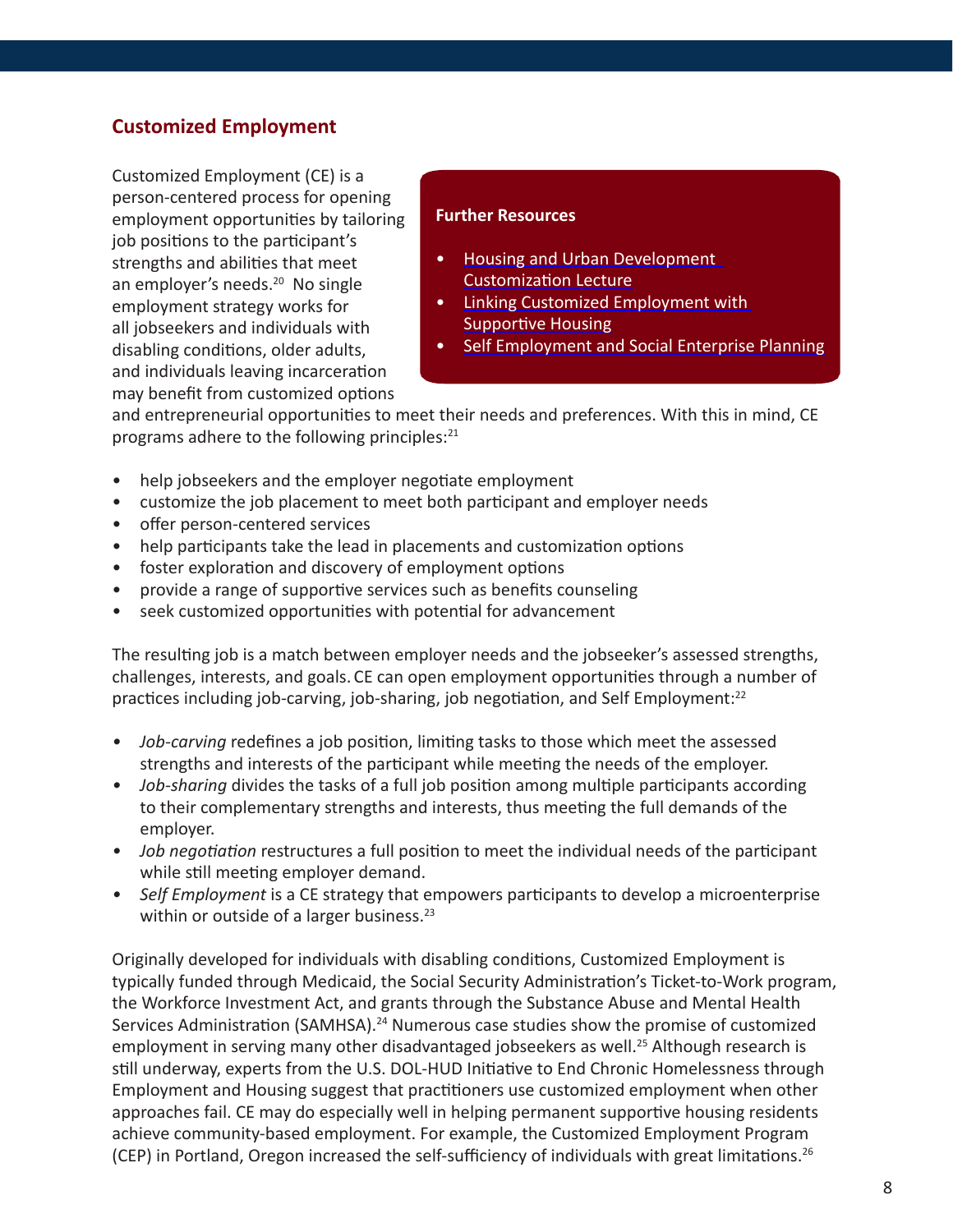<span id="page-8-0"></span>**Self Employment** is a form of CE that allows recipients of Social Security Insurance or Social Security Disability Insurance (SSI/SSDI) to maintain benefits while earning additional income. Under the *Plan for Achieving Self Support (PASS)*, participants may develop a microenterprise business in the marketplace or within a regular business. Participants work with a Benefits Planning Assistance Outreach officer (BPAO) at a One-Stop Career Center to undergo benefits counseling, determine strengths and interests, develop a business plan, make a rental arrangement with a business if desired, and attain the training and planning services needed from the One-Stop, state Vocational Rehabilitation agency, and a certified public accountant.

## **Taking the Next Step: Career advancement strategies**

The employment approaches described earlier can successfully help people enter work for perhaps the first time, but these are often the first step in their employment trajectory. Once individuals have shown themselves and employers they can succeed in the workplace, and as other facets of their situation stabilize, they may want to explore a next stage of employment and career preparation. Additionally, some individuals at risk of or experiencing homelessness may have existing education or skills that could be leveraged and re-tooled to support entry into employment in a different job sector. Advancement in full-time work, increased wages, and access to worker benefits such as health insurance and paid time off are critical in helping support individuals on a pathway toward economic security. Because income rises with education and training, career advancement strategies that link individuals to college education or sectoral skills training are often seen as the next step in workforce development after people achieve basic skills, stability and success in the labor market.<sup>27</sup>

While some of these strategies have not been implemented specifically for individuals experiencing homelessness, partnerships and bridges between continuing education and training and the aforementioned models may produce meaningful on-ramps to career advancement. The following outlines evidence-based models for bridging the educational and skill divide – strategies that may prove the next step in workforce solutions to homelessness.

## **Contextualized Basic Adult Education**

Contextualized instruction and curriculum development is a practice in the field of adult literacy and adult basic education that involves designing academic skills lessons using illustrations and materials that are relevant in the context of an adult learner's interests, employment goals, and everyday life. Learner confidence and persistence may increase when literacy and numeracy instruction is relevant to learners' practical goals, and when students are given the opportunity to apply what they learn.<sup>28</sup>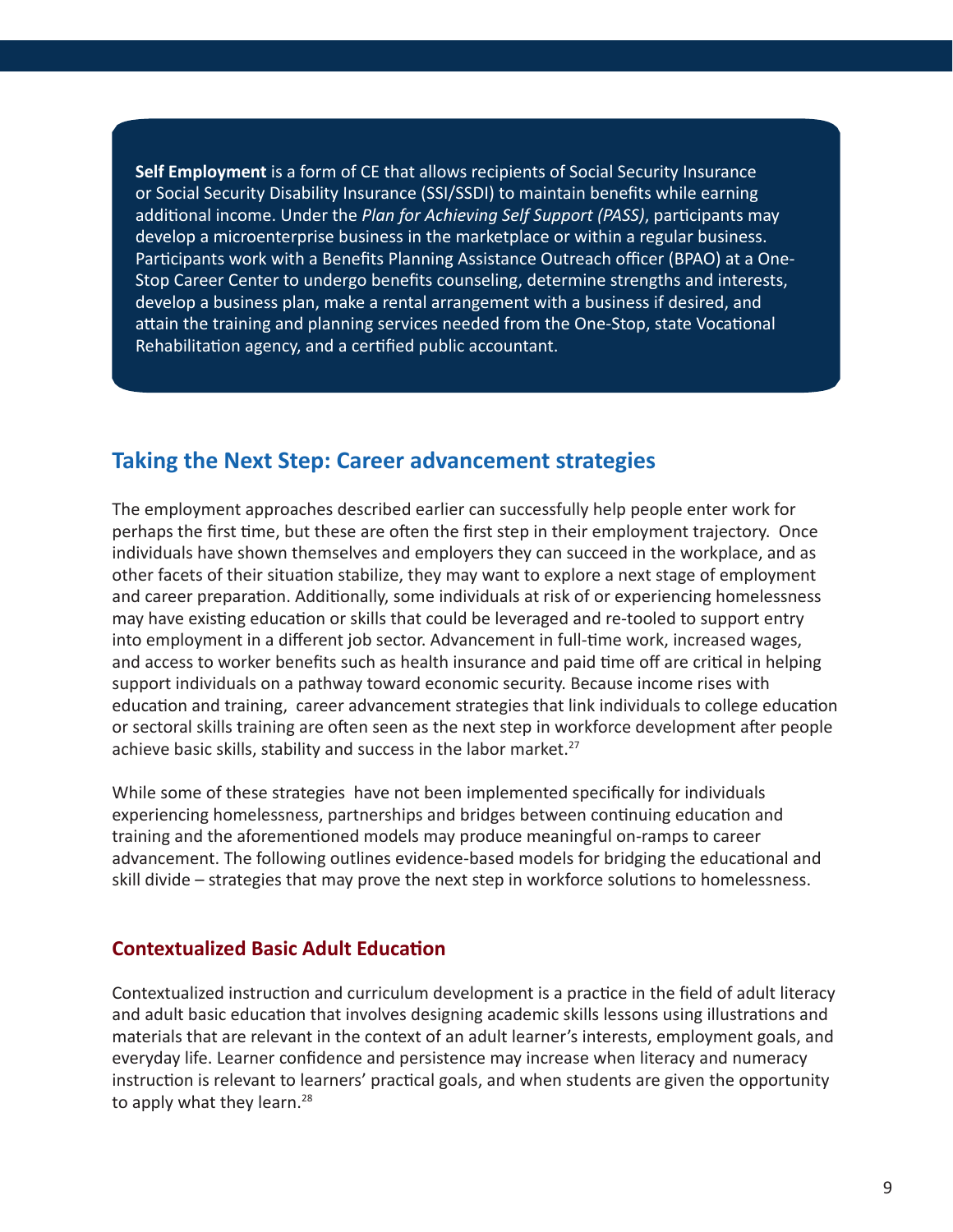<span id="page-9-0"></span>Funded under Title II of the Workforce Investment Act (WIA) and other blends of public and private funds, contextualized curricula and instruction are applied to employment using common work activities and materials found in the workplace to design reading and math lessons. For example, lessons contextualized to a warehouse workplace could include lessons for calculating volume using

## **Further Resources**

- [Presentation on Contextualization](http://occrl.illinois.edu/files/Projects/shifting_gears/Presentation/Perin-CCRC.pdf)
- [I-BEST Learning Resources](http://flightline.highline.edu/ibest/)

shipping box dimensions or reading lessons using forklift operating instructions.<sup>29</sup>

As originally developed for on-site workplace English as a Second Language (ESL) instruction for English language learners, lessons contextualized with workplace activities and materials have shown significantly positive results. For example, a rigorous evaluation of the Integrated Basic Education and Skills Training Program (I-BEST) in Washington State shows that participants scored significantly higher on the Comprehensive Adult Student Assessment Systems (CASAS) basic skills test than the control group, and were much more likely to earn college credits and continue on to the second year.<sup>30</sup> There may be particular promise, based on some early pilots, in using contextualized instruction in conjunction with Transitional Jobs to link permanent supportive housing residents with green jobs sector-based training. Here TJ establishes the workplace as an experiential learning environment that can reinforce classroom instruction in basic skills as well as work-readiness. Early results show positive educational impacts on nearly all measures with promising job placement outcomes.

## **Adult Education Bridge Programs**

Jobs that require at least some postsecondary education are expected to grow in the next decade, however many low-skilled jobseekers lack the basic reading and math skills needed to access post-secondary education and training programs. One innovative way to link the hardest to employ to a training program is by enrolling them in a bridge program. Bridge programs connect participants to post-secondary education and training programs by equipping them with basic academic and English language skills. Bridge

#### **Further Resources**

- [Bridge Program Practices and](http://www.shifting-gears.org/transforming-basic-skills-services/53-transforming-basic-skills-services.html)  [National Examples](http://www.shifting-gears.org/transforming-basic-skills-services/53-transforming-basic-skills-services.html)
- [Setting Up Success in](http://www.jff.org/sites/default/files/AtD_brief_success_082609.pdf)  [Developmental Education](http://www.jff.org/sites/default/files/AtD_brief_success_082609.pdf)
- [Beyond Basic Skills](http://www.clasp.org/admin/site/publications/files/Beyond-Basic-Skills-March-2011.pdf)

programs are condensed to make learning as efficient as possible and flexibly scheduled to meet individual needs. In Illinois, partners in the **[Shifting Gears](http://www.shifting-gears.org/illinois/61-state-progress-illinois-.html) project funded by the Joyce** Foundation adopted a common definition and core mandated components of a bridge program, which include: $31$ 

*• Contextualized instruction* that integrates basic reading, math, and language skills and industry/occupation knowledge.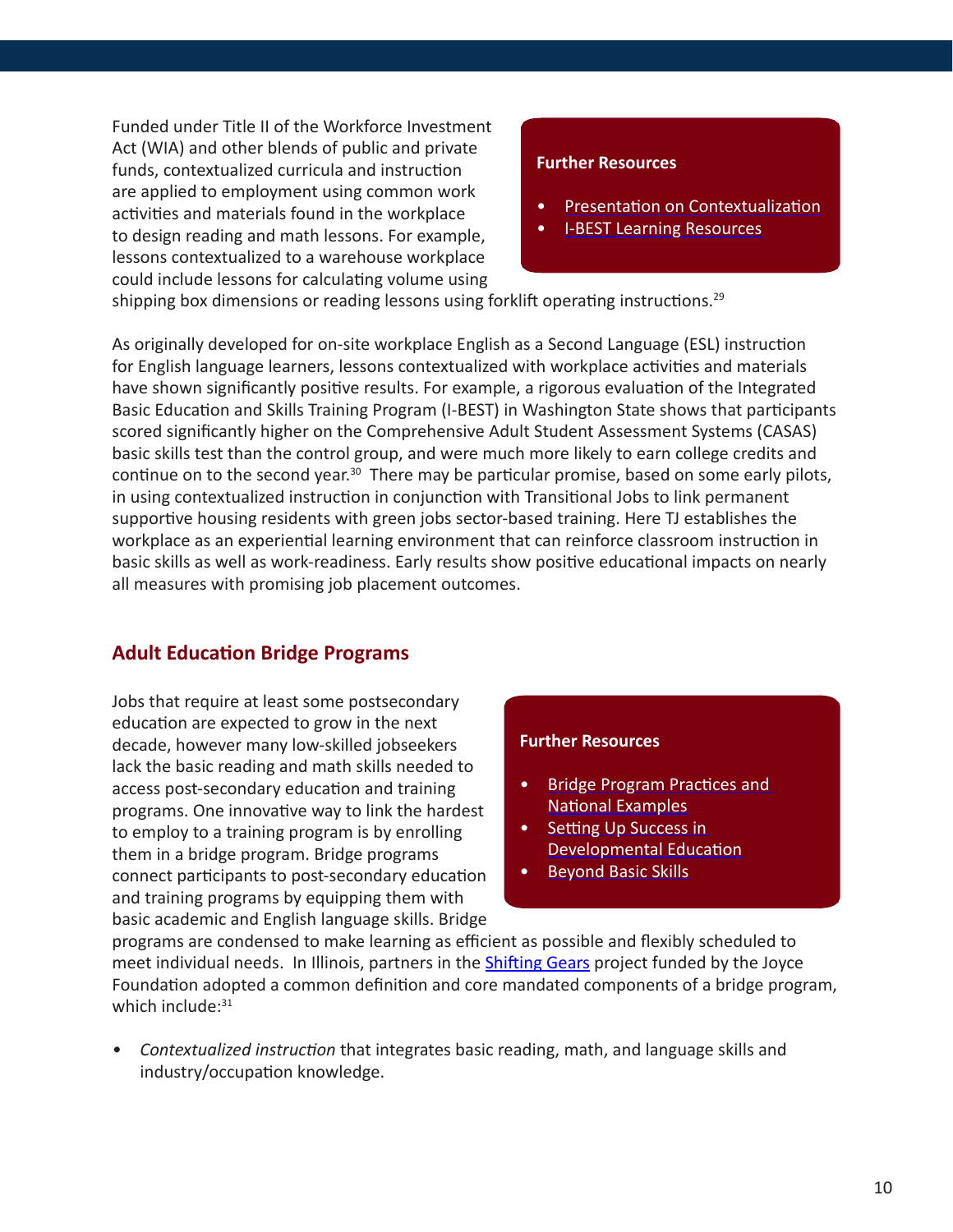- <span id="page-10-0"></span>*• Career development* that includes career exploration, career planning within a career area, and understanding the world of work.
- *• Transition services* such as academic advising, tutoring, coaching, and supportive services to provide students with the information and assistance they need to successfully navigate the process of moving from adult education or remedial coursework to credit or occupational programs.

While research is still underway across the nation, program evaluations such as the Illinois Adult Education Bridge Evaluation suggest that bridge programs show promise in scaffolding prior knowledge to rapidly build on new learning, and in helping participant transition to higher education and training through on-site career exploration, planning, mentorship, and supportive services.<sup>32</sup> This strategy may prove useful for helping individuals experiencing homelessness manage and surmount educational barriers to career advancement. Bridge programs are funded through a variety of sources, although many are provided through state support of local community college initiatives.<sup>33</sup>

## **Sector-Based Training**

Sector-based training is a strategy for helping participants increase employment and earnings potential. Sector strategies engage multiple employers and other industry leaders in the development of industry-specific training programs linked to employment opportunities and workforce needs in a sector. The approach offers participants education and hands-on training to match indemand job openings in a specific occupation or industry sector.<sup>34</sup>

## **Further Resources**

- [Overview of Sector Initiatives](http://www.insightcced.org/uploads/nnsp/what-is-a-sector-initiative.pdf)
- [Sectoral Funding Collaboratives](http://www.insightcced.org/uploads/publications/wd/Funding Collaboratives and Sector.pdf)

Leaders in the field target a wide range of industries, including manufacturing, healthcare, information technology, construction, hospitality, telecommunications, food production, child care, temporary staffing, printing, and many more. A focus on specific industries, with their common occupations and skill requirements, allows sector initiatives to develop greater understanding of workers and employers in the field, and develop regional partnerships to obtain important input and buy-in, mobilize resources, and pool public and private funding from local and regional stakeholders. To yield the best value from a sector initiative, partnering providers should:<sup>35</sup>

- focus on customizing solutions for employers in a specific industry over a sustained time period,
- strengthen economic growth, industry competitiveness, and middle-class jobs by creating pathways to targeted industries,
- draw on the knowledge of local workforce intermediaries to facilitate stakeholders and roll out sector workforce solutions, and
- advance systems change that achieves benefits for the industry, workers, and community.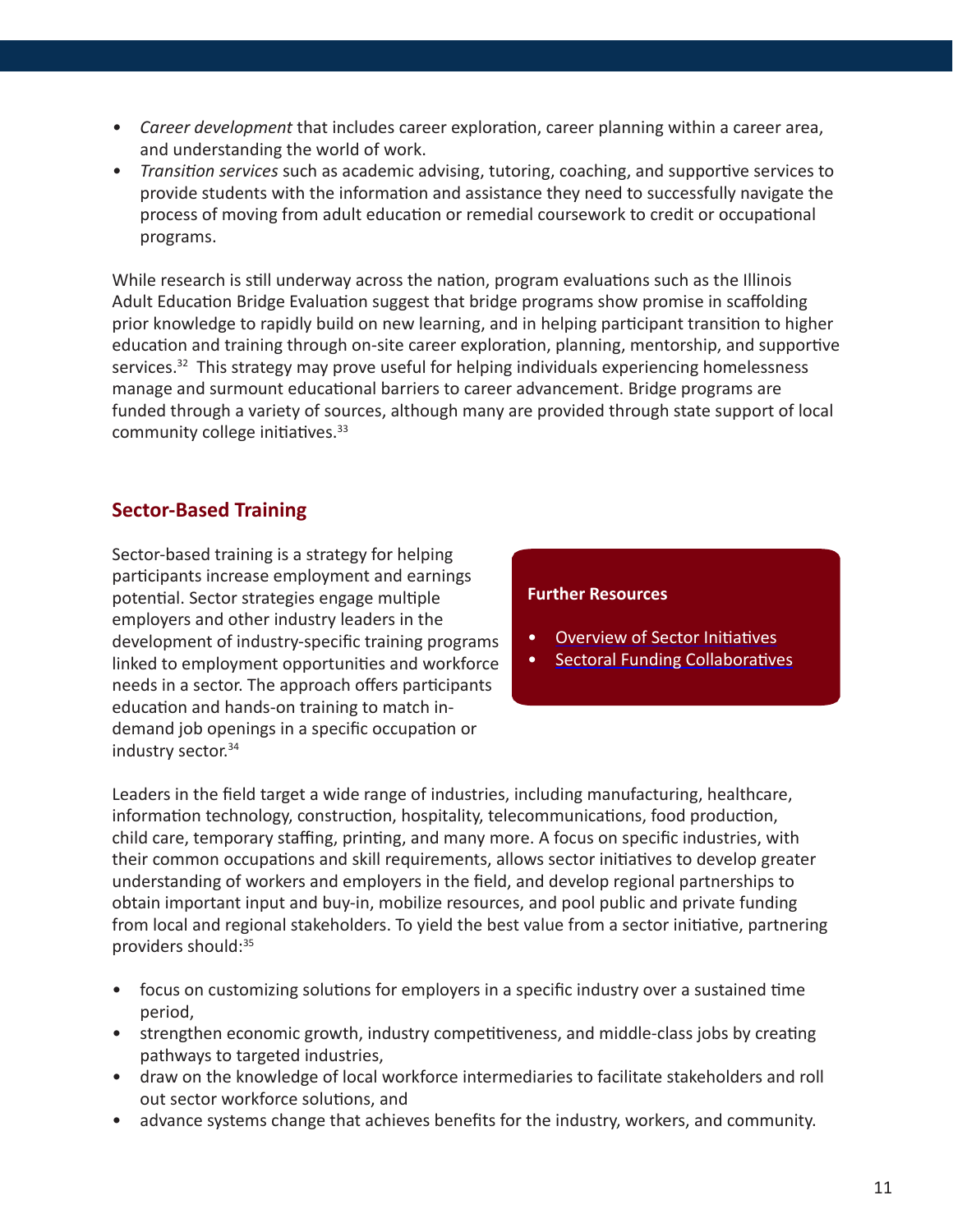While there is no research on sector-based training approaches specifically for individuals experiencing homelessness, seven percent of participants in Public/Private Ventures' Sectoral Employment Impact Study experienced homelessness before entering the training program. Participants in sector training experienced significant wage increases compared to the control group according to this study. In addition, a number of practitioners report success offering sector-based training courses and in-house on-the-job training as core elements of their employment programs.36

## **Conclusion**

As evidenced throughout this guide, numerous models and strategies have emerged to meet the growing demand for workforce solutions to homelessness. Future investment in workforce development and homelessness systems should advance employment approaches to preventing and ending homelessness through further program implementation, evaluation and program dollars for promising "attachment to work" models, career advancement strategies, and meaningful bridges between these approaches. **Most individuals experiencing homelessness want to work – investment in these and other promising employment approaches to homelessness is a worthwhile answer.**

For more information please contact the [National Transitional Jobs Network](mailto:ntjn%40heartlandalliance.org?subject=). Our other briefs in the *Working to End Homelessness: Best Practice Series* include:

- Service Delivery Principles and Techniques: Helping people experiencing homelessness engage in services and succeed in employment
- Populations Experiencing Homelessness: Diverse barriers to employment and how to address them
- Employment Program Components: Considerations for designing programming for people experiencing homelessness

**The National Transitional Jobs Network (NTJN) is a coalition of city, state, and federal policy makers; community workforce organizations; anti-poverty nonprofit service providers and advocacy organizations committed to advancing and strengthening Transitional Jobs programs around the country so that people with barriers to employment can gain success in the workplace and improve their economic lives and the economic conditions of their communities. The NTJN supports a constituency of over 5,000 active members and stakeholders across the country.** 



**The NTJN is a project of Heartland Alliance for Human Needs & Human Rights.**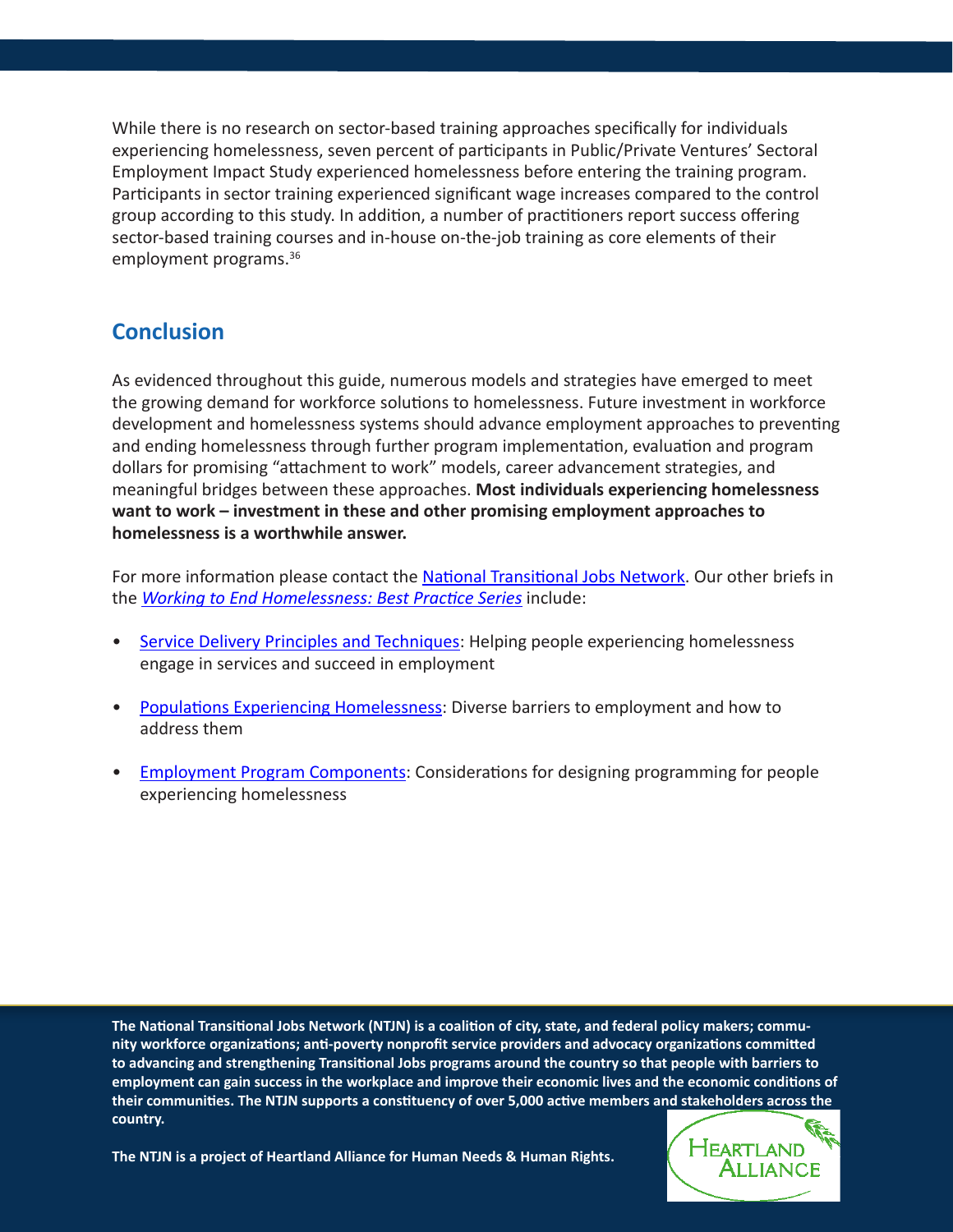#### **References**

1. Baider, A., & Frank, A. (2006). *Transitional Jobs: Helping TANF recipients with barriers to employment succeed in the labor market*. Washington. DC: Center for Law and Social Policy. ; Parilla, J., & Theodos, B. (2010). *Moving "hard to house" residents to work: The role of intensive case management* (Issue Brief No. 4). Washington, DC: Urban Institute. ; Redcross, C., Bloom, D., Azurdia, G., Zweig, J., & Pindus, N. (2009). *Transitional Jobs for ex-prisoners: Implementation, two-year impacts, and costs of the Center for Employment Opportunities (CEO) Prisoner Reentry Program*. New York, NY: MDRC.

2. National Transitional Jobs Network. (2010). *Transitional Jobs program design elements*. Chicago, IL: Author.

3. Warland, C. (2011). *Ensuring the transitional job is a developmental experience*. Chicago, IL: National Transitional Jobs Network.

4. Bloom, D. (2010). *Transitional Jobs: Background, program models, and evaluation evidence*. New York, NY: MDRC. ; Warland, C. (2011). *Ensuring the transitional job is a developmental experience*. Chicago, IL: National Transitional Jobs Network.

5. Baider, A., & Frank, A. (2006). *Transitional Jobs: Helping TANF recipients with barriers to employment succeed in the labor market.* Washington. DC: Center for Law and Social Policy. ; Bloom, D. (2010). *Transitional Jobs: Background, program models, and evaluation evidence*. New York, NY: MDRC. ; Bloom, D., Rich, S., Redcross, C., Jacobs, E., Yahner, J. & Pindus, N. (2009). *Alternative welfare-to-work strategies for the hard-to-employ: Testing Transitional Jobs and pre-employment services in Philadelphia*. New York, NY: MDRC. ; Redcross, C., Bloom, D., Azurdia, G., Zweig, J., & Pindus, N. (2009). *Transitional Jobs for ex-prisoners: Implementation, two-year impacts, and costs of the Center for Employment Opportunities (CEO) Prisoner Reentry Program*. New York, NY: MDRC. 6. Bloom, D., Rich, S., Redcross, C., Jacobs, E., Yahner, J. & Pindus, N. (2009). *Alternative welfare-to-work strategies for the hard-to-employ: Testing Transitional Jobs and pre-employment services in Philadelphia*. New York, NY: MDRC. ; Redcross, C., Bloom, D., Azurdia, G., Zweig, J., & Pindus, N. (2009). *Transitional Jobs for ex-prisoners: Implementation, two-year impacts, and costs of the Center for Employment Opportunities (CEO) Prisoner Reentry Program*. New York, NY: MDRC. ; Redcross, C., Bloom, D., Jacobs, E., Manno, M., Muller-Ravett, S., Seefeldt, K., Yahner, J., Young, A., & Zweig, J. (2010). *Work after prison: One-year findings from the Transitional Jobs Reentry Demonstration*. New York, NY: MDRC.

7. Warland, C. (2009). *Funding transitional jobs programs: Identifying sources and developing proposals.* Chicago, IL: National Transitional Jobs Network.

8. Bond, G.R., Becker, D.R. Drake, R.E. Rapp, C.A. Meisler, N., Lehman, A.F., Bell, M. D., & Blyer, C.R. (2001). Implementing supported employment as an evidence-based practice. *Psychiatric Services, 52*, 313-322.

9. Bond, G. (2004). Supported employment: Evidence for an evidence-based practice. *Psychiatric Rehabilitation Journal, 27*(4), 345-359. ; Karakus, M., Frey, W., Goldman, H., Fields, S., & Drake, R. (2011). *Federal financing of Supported Employment and Customized Employment for people with mental illnesses: Final report*. Washington, DC: U.S. Department of Health and Human Services.

10. Bond, G.R., Becker, D.R. Drake, R.E. Rapp, C.A. Meisler, N., Lehman, A.F., Bell, M. D., & Blyer, C.R. (2001). Implementing supported employment as an evidence-based practice. *Psychiatric Services, 52*, 313-322. 11. Herinckx, Heidi. (2009). *Central City Concern employment outcomes 2007-2009*. Portland, OR: Regional Research Institute for Human Services, Portland State University.

12. Becker, D., Bebout, R., & Drake, R. (1998). Job preferences of people with severe mental illness: A replication. *Psychiatric Rehabilitation Journal, 22*(1), 46-50. ; Campbell, K., Bond, G.R., &Drake, R.E. (2011). Who benefits from supported employment: A meta-analytic study. *Schizophrenia Bulletin, 37*(2), 370-380.

13. Cook, J., & Razzano, L. (2004). Evidence-based practices in supported employment. In C.E. Stout &R.A. Hayes (Eds.), *The evidence based practice: Methods, models, and tools for mental health professionals* (pp. 10-30). New Jersey, MA: R. John Wiley & Sons Inc.

14. Chronic Homelessness Employment Technical Assistance Center. (2008). *Ending chronic homelessness through employment and housing: A program and policy handbook for successfully linking supportive housing and employment services for chronically homeless adults*. Author.

15. Alternative Staffing Alliance. (2008). *Introductory guide to Alternative Staffing*. Boston, MA: Author.

16. Carré, Françoise et al. (2009). *Brokering up: The role of temporary staffing in overcoming labor market barriers – Report on the alternative staffing demonstration 2005–08*. Center for Social Policy.

17. Alternative Staffing Alliance. (2008). *Introductory guide to Alternative Staffing*. Boston, MA: Author.

18. Alternative Staffing Alliance. (2008). *Introductory guide to Alternative Staffing*. Boston, MA: Author.

19. Spaulding, Shane, Freely, Joshua, & Sheila Maguire. (2009). *A foot in the door: Using alternative staffing organizations to open up opportunities for disadvantaged workers*. Public/Private Ventures.